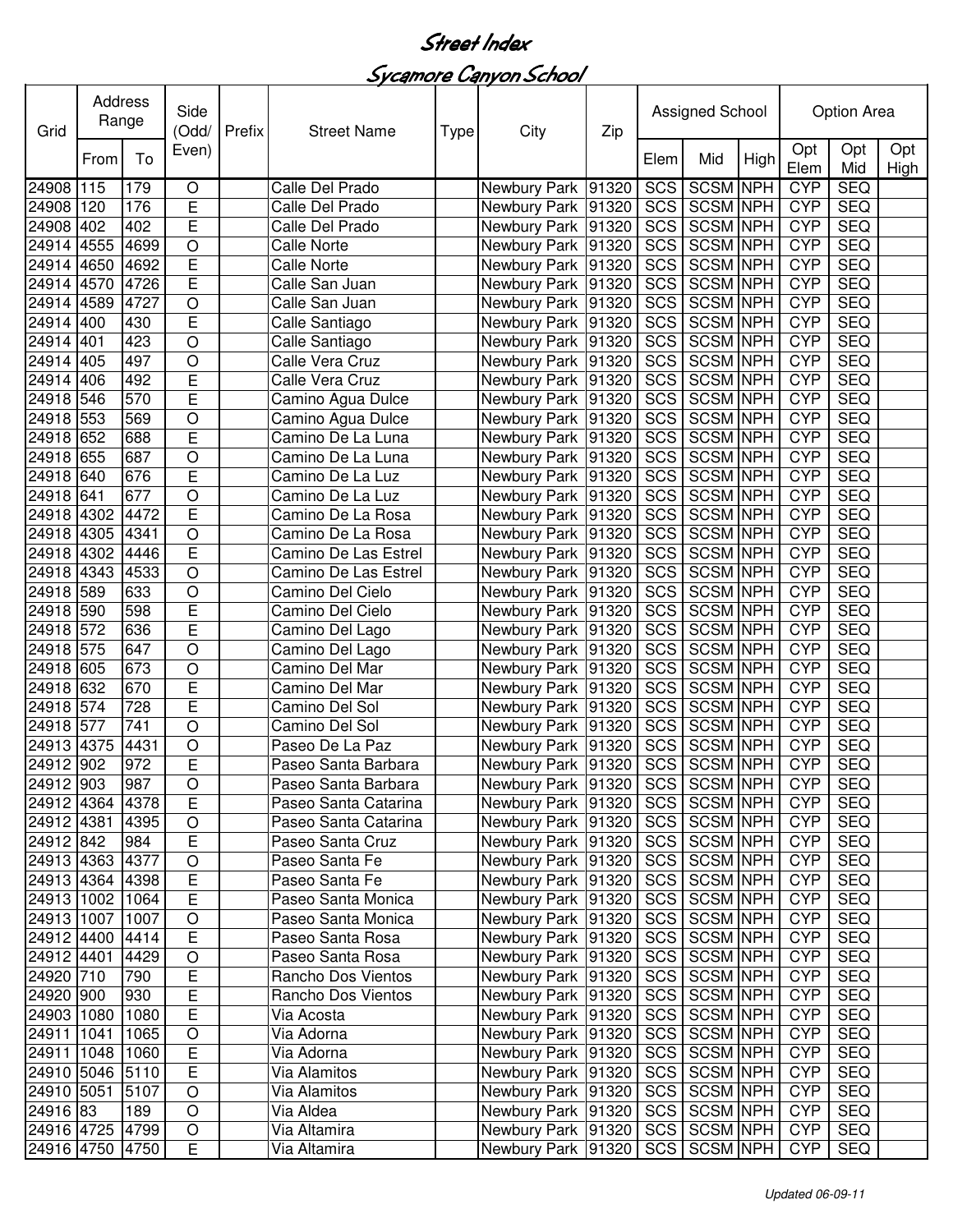Sycamore Canyon School

| Grid            | Address<br>Range |      | Side<br>(Odd/  | Prefix | <b>Street Name</b> | Type | City                                  | Zip | Assigned School |                 |      | Option Area |            |                    |
|-----------------|------------------|------|----------------|--------|--------------------|------|---------------------------------------|-----|-----------------|-----------------|------|-------------|------------|--------------------|
|                 | From             | To   | Even)          |        |                    |      |                                       |     | Elem            | Mid             | High | Opt<br>Elem | Opt<br>Mid | Opt<br><b>High</b> |
| 24903 5130      |                  | 5396 | $\mathsf E$    |        | Via Andrea         |      | Newbury Park 91320                    |     | SCS             | SCSM NPH        |      | <b>CYP</b>  | <b>SEQ</b> |                    |
| 24903 5169      |                  | 5399 | $\circ$        |        | Via Andrea         |      | Newbury Park 91320                    |     | <b>SCS</b>      | <b>SCSM NPH</b> |      | <b>CYP</b>  | <b>SEQ</b> |                    |
| 24911           | 4850             | 5078 | E              |        | Via Andrea         |      | Newbury Park 91320                    |     | SCS             | <b>SCSM NPH</b> |      | <b>CYP</b>  | <b>SEQ</b> |                    |
| 24911           | 4857             | 5067 | $\circ$        |        | Via Andrea         |      | Newbury Park 91320                    |     | SCS             | <b>SCSM NPH</b> |      | <b>CYP</b>  | <b>SEQ</b> |                    |
| 24911           | 979              | 1073 | $\circ$        |        | Via Anita          |      | Newbury Park 91320                    |     | SCS             | <b>SCSM NPH</b> |      | <b>CYP</b>  | <b>SEQ</b> |                    |
| 24911           | 980              | 1070 | E              |        | Via Anita          |      | Newbury Park 91320                    |     | SCS             | <b>SCSM NPH</b> |      | <b>CYP</b>  | <b>SEQ</b> |                    |
| 24916           | 200              | 276  | E              |        | Via Antonio        |      | Newbury Park 91320                    |     | <b>SCS</b>      | <b>SCSM NPH</b> |      | <b>CYP</b>  | <b>SEQ</b> |                    |
| 24916           | 201              | 221  | $\overline{O}$ |        | Via Antonio        |      | Newbury Park 91320                    |     | SCS             | <b>SCSM NPH</b> |      | <b>CYP</b>  | <b>SEQ</b> |                    |
| 24909           | 4878             | 4998 | E              |        | Via Aurora         |      | Newbury Park 91320                    |     | <b>SCS</b>      | <b>SCSM NPH</b> |      | <b>CYP</b>  | <b>SEQ</b> |                    |
| 24909           | 4887             | 4999 | $\circ$        |        | Via Aurora         |      | Newbury Park 91320                    |     | <b>SCS</b>      | <b>SCSM NPH</b> |      | <b>CYP</b>  | <b>SEQ</b> |                    |
| 24900           | 4215             | 4319 | $\circ$        |        | Via Azul           |      | Newbury Park 91320                    |     | SCS             | SCSM NPH        |      | <b>CYP</b>  | <b>SEQ</b> |                    |
| 24900           | 4220             | 4300 | E              |        | Via Azul           |      | Newbury Park 91320                    |     | SCS             | SCSM NPH        |      | <b>CYP</b>  | <b>SEQ</b> |                    |
| 24911           | 974              | 1052 | E              |        | Via Baron          |      | Newbury Park 91320                    |     | SCS             | <b>SCSM NPH</b> |      | <b>CYP</b>  | <b>SEQ</b> |                    |
| 24911           | 975              | 1047 | $\circ$        |        | Via Baron          |      | Newbury Park 91320                    |     | SCS             | <b>SCSM</b> NPH |      | <b>CYP</b>  | <b>SEQ</b> |                    |
| 24909 4877      |                  | 4971 | $\circ$        |        | Via Bella          |      | Newbury Park 91320                    |     | <b>SCS</b>      | <b>SCSM NPH</b> |      | <b>CYP</b>  | <b>SEQ</b> |                    |
| 24909 4880      |                  | 4984 | E              |        | Via Bella          |      | Newbury Park 91320                    |     | <b>SCS</b>      | <b>SCSM NPH</b> |      | <b>CYP</b>  | <b>SEQ</b> |                    |
| 24920 5569      |                  | 5797 | $\circ$        |        | Via Bonita         |      | Newbury Park   91320                  |     | <b>SCS</b>      | <b>SCSM NPH</b> |      | <b>CYP</b>  | <b>SEQ</b> |                    |
| 24920 5580      |                  | 5790 | E              |        | Via Bonita         |      | Newbury Park 91320                    |     | <b>SCS</b>      | <b>SCSM NPH</b> |      | <b>CYP</b>  | <b>SEQ</b> |                    |
| 24910 290       |                  | 314  | E              |        | Via Brava          |      | Newbury Park 91320                    |     | <b>SCS</b>      | <b>SCSM NPH</b> |      | <b>CYP</b>  | <b>SEQ</b> |                    |
| 24910           | 4823             | 5089 | $\overline{O}$ |        | Via Camino         |      | Newbury Park 91320                    |     | SCS             | <b>SCSM NPH</b> |      | <b>CYP</b>  | <b>SEQ</b> |                    |
| 24910           | 4886             | 5074 | E              |        | Via Camino         |      | Newbury Park 91320                    |     | SCS             | <b>SCSM NPH</b> |      | <b>CYP</b>  | <b>SEQ</b> |                    |
| 24911           | 4646             | 4744 | E              |        | Via Canada         |      | Newbury Park 91320                    |     | SCS             | <b>SCSM NPH</b> |      | <b>CYP</b>  | <b>SEQ</b> |                    |
| 24911           | 4651             | 4785 | $\circ$        |        | Via Canada         |      | Newbury Park 91320                    |     | SCS             | <b>SCSM NPH</b> |      | <b>CYP</b>  | <b>SEQ</b> |                    |
| 24911           | 973              | 1021 | $\circ$        |        | Via Candella       |      | Newbury Park 91320                    |     | <b>SCS</b>      | <b>SCSM NPH</b> |      | <b>CYP</b>  | <b>SEQ</b> |                    |
| 24911           | 974              | 1022 | E              |        | Via Candella       |      | Newbury Park 91320                    |     | <b>SCS</b>      | <b>SCSM NPH</b> |      | <b>CYP</b>  | <b>SEQ</b> |                    |
| 24904           | 5149             | 5315 | $\circ$        |        | Via Capote         |      | Newbury Park 91320                    |     | <b>SCS</b>      | <b>SCSM NPH</b> |      | <b>CYP</b>  | <b>SEQ</b> |                    |
| 24904           | 5150             | 5328 | E              |        | Via Capote         |      | Newbury Park 91320                    |     | SCS             | <b>SCSM NPH</b> |      | <b>CYP</b>  | <b>SEQ</b> |                    |
| 24911           | 1067             | 1099 | $\circ$        |        | Via Carillo        |      | Newbury Park 91320                    |     | SCS             | <b>SCSM NPH</b> |      | <b>CYP</b>  | <b>SEQ</b> |                    |
| 24911           | 1068             | 1092 | $\mathsf E$    |        | Via Carillo        |      | Newbury Park 91320                    |     | SCS             | <b>SCSM NPH</b> |      | <b>CYP</b>  | <b>SEQ</b> |                    |
| 24915           | 661              | 693  | $\circ$        |        | Via Carro          |      | Newbury Park 91320                    |     | <b>SCS</b>      | <b>SCSM NPH</b> |      | <b>CYP</b>  | <b>SEQ</b> |                    |
| 24915 662       |                  | 694  | E              |        | Via Carro          |      | Newbury Park 91320                    |     | SCS             | <b>SCSM NPH</b> |      | <b>CYP</b>  | <b>SEQ</b> |                    |
| 24902 4218 4338 |                  |      | $\overline{E}$ |        | Via Cerritos       |      | Newbury Park 91320 SCS SCSM NPH       |     |                 |                 |      | <b>CYP</b>  | <b>SEQ</b> |                    |
| 24902 4225 4335 |                  |      | $\circ$        |        | Via Cerritos       |      | Newbury Park   91320   SCS   SCSM NPH |     |                 |                 |      | <b>CYP</b>  | <b>SEQ</b> |                    |
| 24909 4868 4964 |                  |      | E              |        | Via Coronado       |      | Newbury Park 91320                    |     |                 | SCS SCSM NPH    |      | <b>CYP</b>  | <b>SEQ</b> |                    |
| 24909 4915 4961 |                  |      | $\mathsf O$    |        | Via Coronado       |      | Newbury Park 91320                    |     |                 | SCS SCSM NPH    |      | <b>CYP</b>  | <b>SEQ</b> |                    |
| 24910 388       |                  | 494  | E              |        | Via Cresta         |      | Newbury Park 91320                    |     |                 | SCS SCSM NPH    |      | <b>CYP</b>  | <b>SEQ</b> |                    |
| 24910 389       |                  | 461  | $\bigcirc$     |        | Via Cresta         |      | Newbury Park 91320                    |     |                 | SCS SCSM NPH    |      | <b>CYP</b>  | <b>SEQ</b> |                    |
| 24904 591       |                  | 663  | $\circ$        |        | Via Cristina       |      | Newbury Park 91320                    |     |                 | SCS SCSM NPH    |      | <b>CYP</b>  | <b>SEQ</b> |                    |
| 24904 602       |                  | 650  | $\overline{E}$ |        | Via Cristina       |      | Newbury Park   91320                  |     |                 | SCS SCSM NPH    |      | <b>CYP</b>  | <b>SEQ</b> |                    |
| 24910 437       |                  | 485  | $\circ$        |        | Via De La Luz      |      | Newbury Park 91320                    |     |                 | SCS SCSM NPH    |      | <b>CYP</b>  | <b>SEQ</b> |                    |
| 24910 438       |                  | 488  | E              |        | Via De La Luz      |      | Newbury Park 91320                    |     |                 | SCS SCSM NPH    |      | <b>CYP</b>  | <b>SEQ</b> |                    |
| 24910 356       |                  | 394  | $\overline{E}$ |        | Via De La Mesa     |      | Newbury Park   91320                  |     |                 | SCS SCSM NPH    |      | <b>CYP</b>  | <b>SEQ</b> |                    |
| 24910 375       |                  | 387  | $\circ$        |        | Via De La Mesa     |      | Newbury Park 91320                    |     |                 | SCS SCSM NPH    |      | <b>CYP</b>  | <b>SEQ</b> |                    |
| 24915 673       |                  | 697  | $\bigcirc$     |        | Via De Tierra      |      | Newbury Park 91320                    |     |                 | SCS SCSM NPH    |      | <b>CYP</b>  | <b>SEQ</b> |                    |
| 24915 674       |                  | 698  | $\mathsf E$    |        | Via De Tierra      |      | Newbury Park 91320                    |     |                 | SCS SCSM NPH    |      | <b>CYP</b>  | <b>SEQ</b> |                    |
| 24910 417       |                  | 465  | $\bigcirc$     |        | Via Del Lago       |      | Newbury Park 91320                    |     |                 | SCS SCSM NPH    |      | <b>CYP</b>  | <b>SEQ</b> |                    |
| 24910 418       |                  | 472  | $\overline{E}$ |        | Via Del Lago       |      | Newbury Park 91320                    |     |                 | SCS SCSM NPH    |      | <b>CYP</b>  | <b>SEQ</b> |                    |
| 24915 4550      |                  | 4796 | $\overline{E}$ |        | Via Del Rancho     |      | Newbury Park 91320                    |     |                 | SCS SCSM NPH    |      | <b>CYP</b>  | <b>SEQ</b> |                    |
| 24915 4555 4795 |                  |      | $\circ$        |        | Via Del Rancho     |      | Newbury Park 91320                    |     |                 | SCS SCSM NPH    |      | <b>CYP</b>  | <b>SEQ</b> |                    |
| 24904 5186 5358 |                  |      | $\mathsf E$    |        | Via Dolores        |      | Newbury Park 91320                    |     |                 | SCS SCSM NPH    |      | <b>CYP</b>  | <b>SEQ</b> |                    |
| 24904 5187 5369 |                  |      | O              |        | Via Dolores        |      | Newbury Park   91320                  |     |                 | SCS SCSM NPH    |      | <b>CYP</b>  | <b>SEQ</b> |                    |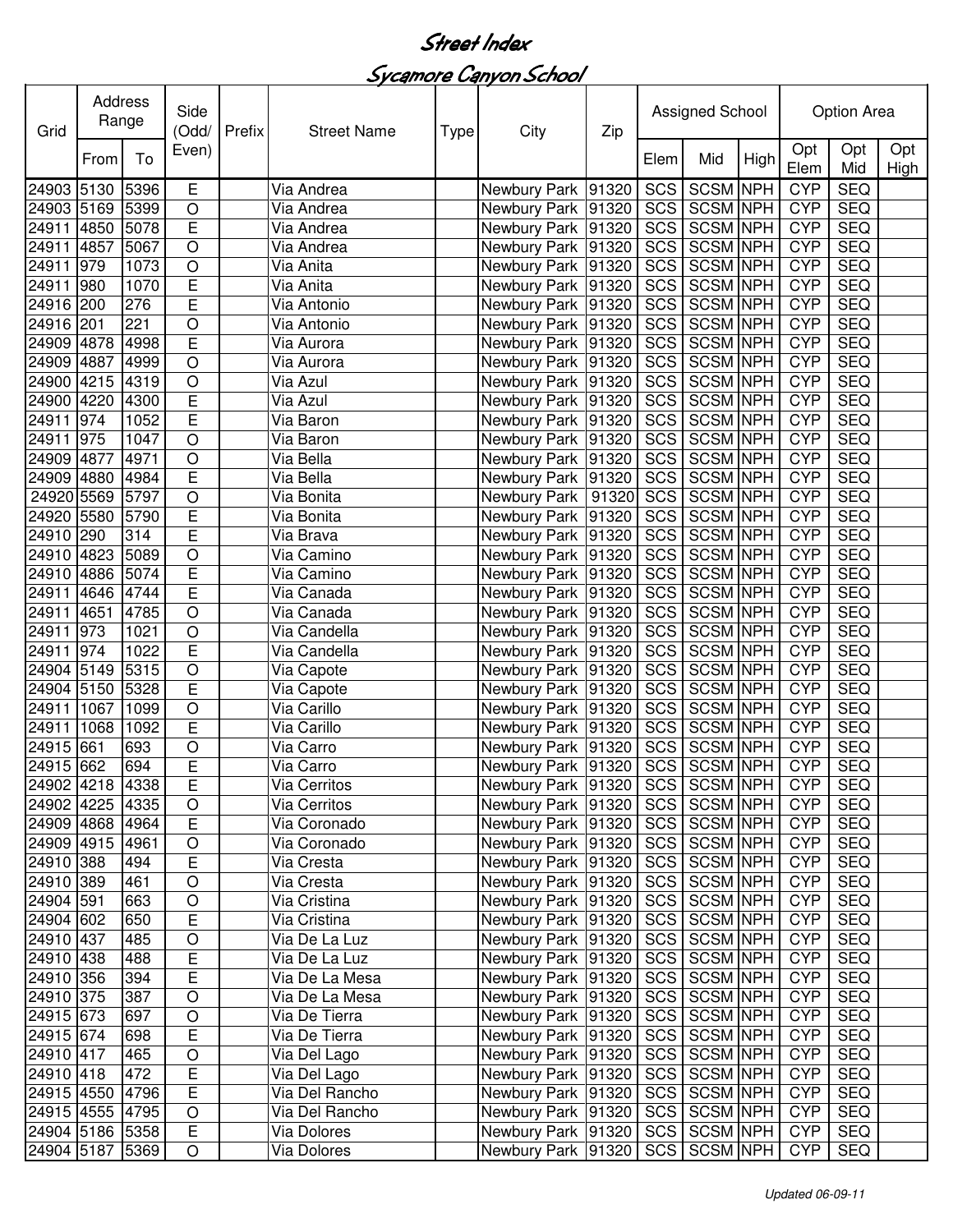Sycamore Canyon School

| Grid            |      | Address<br>Side<br>Range<br>(Odd/ |             | Prefix | <b>Street Name</b><br><b>Type</b> |  | City                                  | Zip | Assigned School |                 |      | Option Area |            |             |
|-----------------|------|-----------------------------------|-------------|--------|-----------------------------------|--|---------------------------------------|-----|-----------------|-----------------|------|-------------|------------|-------------|
|                 | From | To                                | Even)       |        |                                   |  |                                       |     | Elem            | Mid             | High | Opt<br>Elem | Opt<br>Mid | Opt<br>High |
| 24911           | 4511 | 4777                              | $\circ$     |        | Via Don Luis                      |  | Newbury Park 91320                    |     | SCS             | <b>SCSM NPH</b> |      | <b>CYP</b>  | <b>SEQ</b> |             |
| 24911           | 4514 | 4772                              | E           |        | Via Don Luis                      |  | Newbury Park 91320                    |     | <b>SCS</b>      | <b>SCSM NPH</b> |      | <b>CYP</b>  | <b>SEQ</b> |             |
| 24911           | 4808 | 4820                              | E           |        | Via Don Luis                      |  | Newbury Park 91320                    |     | <b>SCS</b>      | <b>SCSM NPH</b> |      | <b>CYP</b>  | <b>SEQ</b> |             |
| 24911           | 4821 | 4845                              | $\circ$     |        | Via Don Luis                      |  | Newbury Park 91320                    |     | SCS             | <b>SCSM NPH</b> |      | <b>CYP</b>  | <b>SEQ</b> |             |
| 24920           | 4865 | 5291                              | $\circ$     |        | Via El Cerro                      |  | Newbury Park 91320                    |     | SCS             | <b>SCSM NPH</b> |      | <b>CYP</b>  | <b>SEQ</b> |             |
| 24920           | 4990 | 5050                              | E           |        | Via El Cerro                      |  | Newbury Park 91320                    |     | SCS             | <b>SCSM NPH</b> |      | <b>CYP</b>  | <b>SEQ</b> |             |
| 24907           | 5101 | 5183                              | $\circ$     |        | Via El Molino                     |  | Newbury Park 91320                    |     | SCS             | <b>SCSM NPH</b> |      | <b>CYP</b>  | <b>SEQ</b> |             |
| 24907           | 5102 | 5158                              | E           |        | Via El Molino                     |  | Newbury Park 91320                    |     | SCS             | <b>SCSM NPH</b> |      | <b>CYP</b>  | <b>SEQ</b> |             |
| 24907           | 11   | 83                                | $\circ$     | N      | Via El Toro                       |  | Newbury Park 91320                    |     | <b>SCS</b>      | <b>SCSM NPH</b> |      | <b>CYP</b>  | <b>SEQ</b> |             |
| 24907           | 12   | 60                                | E           | N      | Via El Toro                       |  | Newbury Park 91320                    |     | SCS             | <b>SCSM NPH</b> |      | <b>CYP</b>  | <b>SEQ</b> |             |
| 24907           | 18   | 59                                | E           | S      | Via El Toro                       |  | Newbury Park 91320                    |     | <b>SCS</b>      | <b>SCSM NPH</b> |      | <b>CYP</b>  | <b>SEQ</b> |             |
| 24907           | 81   | 155                               | $\circ$     | S      | Via El Toro                       |  | Newbury Park 91320                    |     | SCS             | <b>SCSM NPH</b> |      | <b>CYP</b>  | <b>SEQ</b> |             |
| 24900 4209      |      | 4333                              | $\circ$     |        | Via Encanto                       |  | Newbury Park 91320                    |     | SCS             | <b>SCSM NPH</b> |      | <b>CYP</b>  | <b>SEQ</b> |             |
| 24900           | 4212 | 4326                              | E           |        | Via Encanto                       |  | Newbury Park 91320                    |     | <b>SCS</b>      | <b>SCSM NPH</b> |      | <b>CYP</b>  | <b>SEQ</b> |             |
| 24902           | 4204 | 4380                              | E           |        | Via Entrada                       |  | Newbury Park 91320                    |     | <b>SCS</b>      | <b>SCSM NPH</b> |      | <b>CYP</b>  | <b>SEQ</b> |             |
| 24902 4211      |      | 4395                              | $\circ$     |        | Via Entrada                       |  | Newbury Park 91320                    |     | SCS             | <b>SCSM NPH</b> |      | <b>CYP</b>  | <b>SEQ</b> |             |
| 24909           | 115  | 169                               | $\circ$     |        | Via Escondido                     |  | Newbury Park 91320                    |     | SCS             | <b>SCSM NPH</b> |      | <b>CYP</b>  | <b>SEQ</b> |             |
| 24909           | 116  | 172                               | E           |        | Via Escondido                     |  | Newbury Park 91320                    |     | <b>SCS</b>      | <b>SCSM NPH</b> |      | <b>CYP</b>  | <b>SEQ</b> |             |
| 24910           | 4810 | 4998                              | E           |        | Via Estrella                      |  | Newbury Park 91320                    |     | <b>SCS</b>      | <b>SCSM NPH</b> |      | <b>CYP</b>  | <b>SEQ</b> |             |
| 24909           | 150  | 294                               | E           |        | Via Felicia                       |  | Newbury Park 91320                    |     | <b>SCS</b>      | <b>SCSM NPH</b> |      | <b>CYP</b>  | <b>SEQ</b> |             |
| 24909           | 155  | 267                               | $\circ$     |        | Via Felicia                       |  | Newbury Park 91320                    |     | SCS             | <b>SCSM NPH</b> |      | <b>CYP</b>  | <b>SEQ</b> |             |
| 24902           | 155  | 203                               | $\circ$     |        | Via Fiesta                        |  | Newbury Park 91320                    |     | SCS             | <b>SCSM NPH</b> |      | <b>CYP</b>  | <b>SEQ</b> |             |
| 24902           | 160  | 224                               | E           |        | Via Fiesta                        |  | Newbury Park 91320                    |     | SCS             | <b>SCSM NPH</b> |      | <b>CYP</b>  | <b>SEQ</b> |             |
| 24902           | 4258 | 4290                              | E           |        | Via Gabriella                     |  | Newbury Park 91320                    |     | SCS             | <b>SCSM NPH</b> |      | <b>CYP</b>  | <b>SEQ</b> |             |
| 24904           | 493  | 499                               | O           |        | Via Galo                          |  | Newbury Park 91320                    |     | SCS             | <b>SCSM</b> NPH |      | <b>CYP</b>  | <b>SEQ</b> |             |
| 24911           | 1025 | 1025                              | $\circ$     |        | Via Goleta                        |  | Newbury Park 91320                    |     | SCS             | <b>SCSM NPH</b> |      | <b>CYP</b>  | <b>SEQ</b> |             |
| 24915           | 4560 | 4692                              | E           |        | Via Grande                        |  | Newbury Park   91320                  |     | SCS             | <b>SCSM NPH</b> |      | <b>CYP</b>  | <b>SEQ</b> |             |
| 24915           | 4565 | 4687                              | $\circ$     |        | Via Grande                        |  | Newbury Park 91320                    |     | SCS             | <b>SCSM NPH</b> |      | <b>CYP</b>  | <b>SEQ</b> |             |
| 24910           | 446  | 494                               | E           |        | Via Gregorio                      |  | Newbury Park 91320                    |     | SCS             | <b>SCSM NPH</b> |      | <b>CYP</b>  | <b>SEQ</b> |             |
| 24910           | 459  | 499                               | $\circ$     |        | Via Gregorio                      |  | Newbury Park 91320                    |     | SCS             | <b>SCSM NPH</b> |      | <b>CYP</b>  | <b>SEQ</b> |             |
| 24902           | 194  | 218                               | E           |        | Via Hacienda                      |  | Newbury Park 91320                    |     | <b>SCS</b>      | SCSM NPH        |      | <b>CYP</b>  | <b>SEQ</b> |             |
| 24902 195       |      | 219                               | $\mathsf O$ |        | Via Hacienda                      |  | Newbury Park 91320 SCS SCSM NPH       |     |                 |                 |      | <b>CYP</b>  | <b>SEQ</b> |             |
| 24904 484       |      | 496                               | E           |        | Via Helena                        |  | Newbury Park   91320   SCS   SCSM NPH |     |                 |                 |      | <b>CYP</b>  | <b>SEQ</b> |             |
| 24904 485       |      | 497                               | O           |        | Via Helena                        |  | Newbury Park 91320                    |     |                 | SCS SCSM NPH    |      | <b>CYP</b>  | <b>SEQ</b> |             |
| 24911 972       |      | 996                               | E           |        | Via Heraldo                       |  | Newbury Park 91320                    |     |                 | SCS SCSM NPH    |      | <b>CYP</b>  | <b>SEQ</b> |             |
| 24911 973       |      | 997                               | $\circ$     |        | Via Heraldo                       |  | Newbury Park 91320                    |     |                 | SCS SCSM NPH    |      | <b>CYP</b>  | <b>SEQ</b> |             |
| 24911 1101      |      | 1125                              | $\mathsf O$ |        | Via Hispano                       |  | Newbury Park 91320                    |     |                 | SCS SCSM NPH    |      | <b>CYP</b>  | <b>SEQ</b> |             |
| 24911 1102      |      | 1114                              | E           |        | Via Hispano                       |  | Newbury Park 91320                    |     |                 | SCS SCSM NPH    |      | <b>CYP</b>  | <b>SEQ</b> |             |
| 24911 971       |      | 1079                              | $\mathsf O$ |        | Via Impresso                      |  | Newbury Park 91320                    |     |                 | SCS SCSM NPH    |      | <b>CYP</b>  | <b>SEQ</b> |             |
| 24911 972       |      | 1068                              | E           |        | Via Impresso                      |  | Newbury Park 91320                    |     |                 | SCS SCSM NPH    |      | <b>CYP</b>  | <b>SEQ</b> |             |
| 24902 198       |      | 230                               | E           |        | Via Inez                          |  | Newbury Park 91320                    |     |                 | SCS SCSM NPH    |      | <b>CYP</b>  | SEQ        |             |
| 24902 199       |      | 215                               | $\bigcirc$  |        | Via Inez                          |  | Newbury Park 91320                    |     |                 | SCS SCSM NPH    |      | <b>CYP</b>  | <b>SEQ</b> |             |
| 24904 5148      |      | 5336                              | E           |        | Via Jacinto                       |  | Newbury Park 91320                    |     |                 | SCS SCSM NPH    |      | <b>CYP</b>  | SEQ        |             |
| 24904 5161      |      | 5335                              | $\mathsf O$ |        | Via Jacinto                       |  | Newbury Park 91320                    |     |                 | SCS SCSM NPH    |      | <b>CYP</b>  | <b>SEQ</b> |             |
| 24906 4340 4452 |      |                                   | E           |        | Via Juanita                       |  | Newbury Park 91320                    |     |                 | SCS SCSM NPH    |      | <b>CYP</b>  | <b>SEQ</b> |             |
| 24906 4341      |      | 4357                              | $\mathsf O$ |        | Via Juanita                       |  | Newbury Park 91320                    |     |                 | SCS SCSM NPH    |      | <b>CYP</b>  | <b>SEQ</b> |             |
| 24904 465       |      | 477                               | $\mathsf O$ |        | Via Juarez                        |  | Newbury Park 91320                    |     |                 | SCS SCSM NPH    |      | <b>CYP</b>  | <b>SEQ</b> |             |
| 24904 474       |      | 474                               | E           |        | Via Juarez                        |  | Newbury Park 91320                    |     |                 | SCS SCSM NPH    |      | <b>CYP</b>  | <b>SEQ</b> |             |
| 24916 78        |      | 198                               | E           |        | Via Katrina                       |  | Newbury Park 91320                    |     |                 | SCS SCSM NPH    |      | <b>CYP</b>  | <b>SEQ</b> |             |
| 24907 57        |      | 93                                | $\bigcirc$  |        | Via La Cima                       |  | Newbury Park 91320                    |     |                 | SCS SCSM NPH    |      | <b>CYP</b>  | <b>SEQ</b> |             |
| 24907 80        |      | 92                                | E           |        | Via La Cima                       |  | Newbury Park 91320                    |     | SCS             | <b>SCSM NPH</b> |      | <b>CYP</b>  | <b>SEQ</b> |             |
|                 |      |                                   |             |        |                                   |  |                                       |     |                 |                 |      |             |            |             |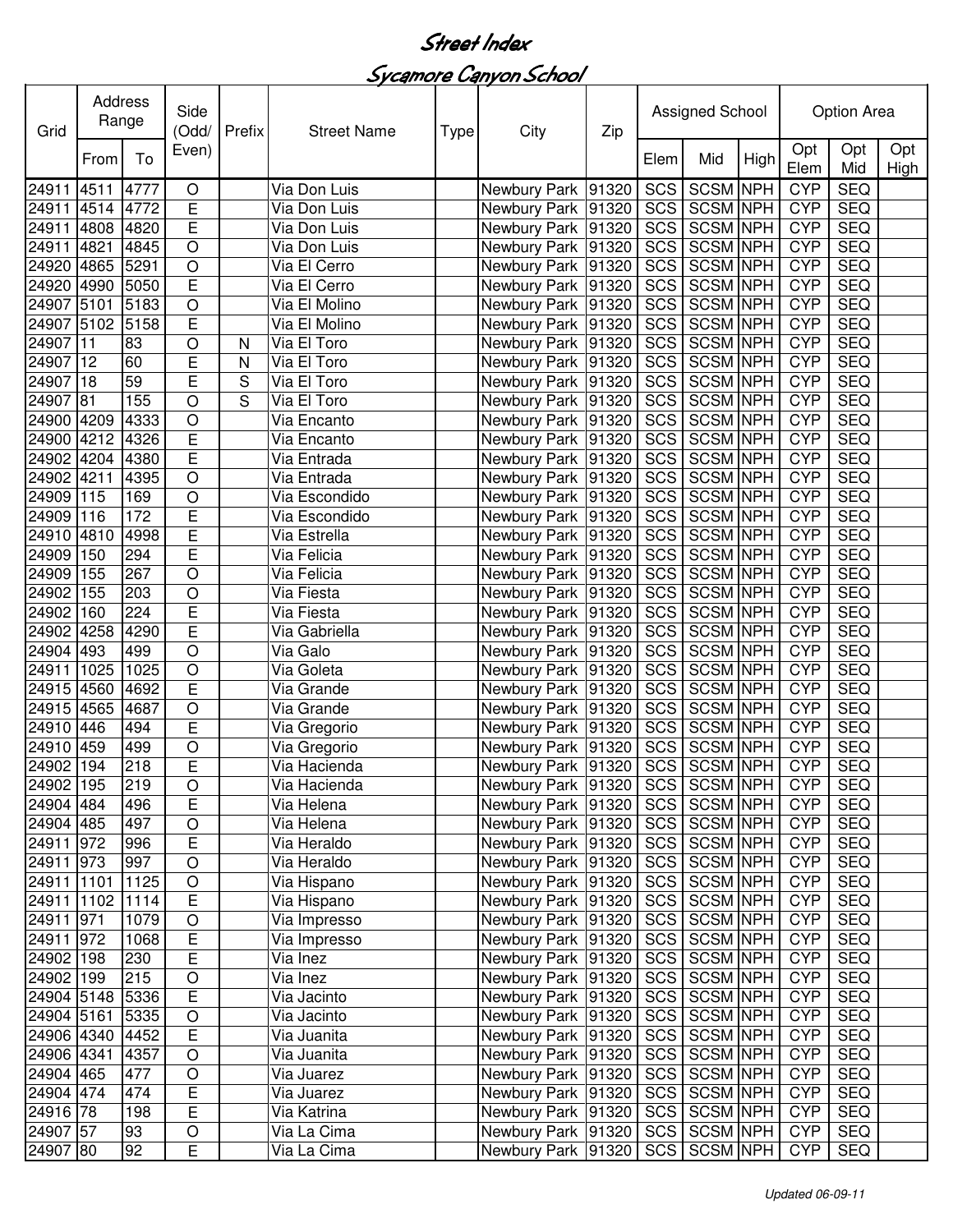Sycamore Canyon School

| Grid            | Address<br>Range |      | Side<br>(Odd/  | Prefix | <b>Street Name</b> | <b>Type</b> | City                                  | Zip   | <b>Assigned School</b> |                 |      | Option Area |            |                    |
|-----------------|------------------|------|----------------|--------|--------------------|-------------|---------------------------------------|-------|------------------------|-----------------|------|-------------|------------|--------------------|
|                 | From             | To   | Even)          |        |                    |             |                                       |       | Elem                   | Mid             | High | Opt<br>Elem | Opt<br>Mid | Opt<br><b>High</b> |
| 24910 4710 4794 |                  |      | E              |        | Via La Jolla       |             | Newbury Park 91320                    |       | SCS                    | SCSM NPH        |      | <b>CYP</b>  | <b>SEQ</b> |                    |
| 24910 4791      |                  | 4791 | $\circ$        |        | Via La Jolla       |             | Newbury Park 91320                    |       | SCS                    | <b>SCSM NPH</b> |      | <b>CYP</b>  | <b>SEQ</b> |                    |
| 24908           | 4502             | 4598 | E              |        | Via Laguna         |             | Newbury Park 91320                    |       | SCS                    | <b>SCSM NPH</b> |      | <b>CYP</b>  | <b>SEQ</b> |                    |
| 24908           | 4521             | 4529 | $\circ$        |        | Via Laguna         |             | Newbury Park 91320                    |       | SCS                    | <b>SCSM NPH</b> |      | <b>CYP</b>  | <b>SEQ</b> |                    |
| 24906           | 182              | 270  | E              |        | Via Lara           |             | Newbury Park 91320                    |       | SCS                    | <b>SCSM NPH</b> |      | <b>CYP</b>  | <b>SEQ</b> |                    |
| 24906           | 185              | 265  | $\circ$        |        | Via Lara           |             | Newbury Park 91320                    |       | SCS                    | <b>SCSM NPH</b> |      | <b>CYP</b>  | <b>SEQ</b> |                    |
| 24915           | 630              | 654  | E              |        | Via Linda          |             | Newbury Park 91320                    |       | SCS                    | <b>SCSM NPH</b> |      | <b>CYP</b>  | <b>SEQ</b> |                    |
| 24915           | 633              | 657  | $\circ$        |        | Via Linda          |             | Newbury Park 91320                    |       | SCS                    | <b>SCSM NPH</b> |      | <b>CYP</b>  | <b>SEQ</b> |                    |
| 24907           | 11               | 95   | $\circ$        |        | Via Los Altos      |             | Newbury Park 91320                    |       | <b>SCS</b>             | <b>SCSM NPH</b> |      | <b>CYP</b>  | <b>SEQ</b> |                    |
| 24907           | 12               | 84   | E              |        | Via Los Altos      |             | Newbury Park 91320                    |       | SCS                    | <b>SCSM NPH</b> |      | <b>CYP</b>  | <b>SEQ</b> |                    |
| 24915           | 656              | 672  | E              |        | Via Madera         |             | Newbury Park 91320                    |       | SCS                    | <b>SCSM NPH</b> |      | <b>CYP</b>  | <b>SEQ</b> |                    |
| 24915           | 675              | 699  | $\circ$        |        | Via Madera         |             | Newbury Park 91320                    |       | SCS                    | <b>SCSM NPH</b> |      | <b>CYP</b>  | <b>SEQ</b> |                    |
| 24908           |                  | 177  | $\circ$        |        | Via Magnolia       |             | Newbury Park 91320                    |       | SCS                    | SCSM NPH        |      | <b>CYP</b>  | <b>SEQ</b> |                    |
| 24908 6         |                  | 180  | E              |        | Via Magnolia       |             | Newbury Park 91320                    |       | SCS                    | <b>SCSM NPH</b> |      | <b>CYP</b>  | <b>SEQ</b> |                    |
| 24908 4501      |                  | 4567 | $\circ$        |        | Via Mariano        |             | Newbury Park 91320                    |       | SCS                    | <b>SCSM NPH</b> |      | <b>CYP</b>  | SEQ        |                    |
| 24908 4502      |                  | 4644 | E              |        | Via Mariano        |             | Newbury Park 91320                    |       | <b>SCS</b>             | <b>SCSM NPH</b> |      | <b>CYP</b>  | <b>SEQ</b> |                    |
| 24908 5         |                  | 37   | $\circ$        |        | Via Mariposa       |             | Newbury Park 91320                    |       | SCS                    | <b>SCSM NPH</b> |      | <b>CYP</b>  | <b>SEQ</b> |                    |
| 24908 8         |                  | 40   | E              |        | Via Mariposa       |             | Newbury Park 91320                    |       | SCS                    | <b>SCSM NPH</b> |      | <b>CYP</b>  | <b>SEQ</b> |                    |
| 24904           | 470              | 482  | E              |        | Via Merla          |             | Newbury Park 91320                    |       | SCS                    | <b>SCSM NPH</b> |      | <b>CYP</b>  | <b>SEQ</b> |                    |
| 24904           | 471              | 483  | $\circ$        |        | Via Merla          |             | Newbury Park 91320                    |       | SCS                    | <b>SCSM NPH</b> |      | <b>CYP</b>  | <b>SEQ</b> |                    |
| 24907           | 4988             | 5030 | $\overline{E}$ |        | Via Mesita         |             | Newbury Park 91320                    |       | SCS                    | <b>SCSM NPH</b> |      | <b>CYP</b>  | <b>SEQ</b> |                    |
| 24907           | 4989             | 5037 | $\circ$        |        | Via Mesita         |             | Newbury Park 91320                    |       | SCS                    | <b>SCSM NPH</b> |      | <b>CYP</b>  | <b>SEQ</b> |                    |
| 24919           | 5483             | 5593 | $\circ$        |        | Via Mira Flores    |             | Newbury Park 91320                    |       | SCS                    | <b>SCSM NPH</b> |      | <b>CYP</b>  | <b>SEQ</b> |                    |
| 24919           | 5484             | 5592 | E              |        | Via Mira Flores    |             | Newbury Park 91320                    |       | SCS                    | <b>SCSM NPH</b> |      | <b>CYP</b>  | <b>SEQ</b> |                    |
| 24908 4         |                  | 184  | E              |        | Via Mirabella      |             | Newbury Park 91320                    |       | SCS                    | <b>SCSM NPH</b> |      | <b>CYP</b>  | <b>SEQ</b> |                    |
| 24908           | 7                | 295  | $\circ$        |        | Via Mirabella      |             | Newbury Park 91320                    |       | SCS                    | <b>SCSM NPH</b> |      | <b>CYP</b>  | <b>SEQ</b> |                    |
| 24908 2         |                  | 26   | E              |        | Via Monte          |             | Newbury Park                          | 91320 | SCS                    | <b>SCSM NPH</b> |      | <b>CYP</b>  | <b>SEQ</b> |                    |
| 24908           | Iз               | 19   | $\circ$        |        | Via Monte          |             | Newbury Park 91320                    |       | SCS                    | <b>SCSM NPH</b> |      | <b>CYP</b>  | <b>SEQ</b> |                    |
| 24906 236       |                  | 308  | E              |        | Via Monterey       |             | Newbury Park 91320                    |       | SCS                    | <b>SCSM NPH</b> |      | <b>CYP</b>  | <b>SEQ</b> |                    |
| 24906           | 239              | 303  | $\circ$        |        | Via Monterey       |             | Newbury Park 91320                    |       | SCS                    | <b>SCSM NPH</b> |      | <b>CYP</b>  | <b>SEQ</b> |                    |
| 24919 5445 5525 |                  |      | $\circ$        |        | Via Nicola         |             | Newbury Park 91320                    |       | SCS                    | SCSM NPH        |      | <b>CYP</b>  | <b>SEQ</b> |                    |
| 24919 5446 5542 |                  |      | $\overline{E}$ |        | Via Nicola         |             | Newbury Park 91320                    |       |                        | SCS SCSM NPH    |      | CYP         | <b>SEQ</b> |                    |
| 24919 5419 5521 |                  |      | $\circ$        |        | Via Olas           |             | Newbury Park  91320   SCS   SCSM NPH  |       |                        |                 |      | <b>CYP</b>  | <b>SEQ</b> |                    |
| 24919 5420 5516 |                  |      | $\mathsf E$    |        | Via Olas           |             | Newbury Park   91320   SCS   SCSM NPH |       |                        |                 |      | <b>CYP</b>  | <b>SEQ</b> |                    |
| 24907 103       |                  | 127  | $\bigcirc$     |        | Via Pacifica       |             | Newbury Park   91320                  |       |                        | SCS SCSM NPH    |      | <b>CYP</b>  | <b>SEQ</b> |                    |
| 24907 104       |                  | 136  | E              |        | Via Pacifica       |             | Newbury Park 91320                    |       |                        | SCS SCSM NPH    |      | <b>CYP</b>  | <b>SEQ</b> |                    |
| 24911 976       |                  | 1108 | $\overline{E}$ |        | Via Palermo        |             | Newbury Park 91320                    |       |                        | SCS SCSM NPH    |      | <b>CYP</b>  | <b>SEQ</b> |                    |
| 24911 977       |                  | 1105 | $\bigcirc$     |        | Via Palermo        |             | Newbury Park 91320                    |       |                        | SCS SCSM NPH    |      | <b>CYP</b>  | <b>SEQ</b> |                    |
| 24905 5204 5344 |                  |      | $\overline{E}$ |        | Via Patricia       |             | Newbury Park   91320                  |       |                        | SCS SCSM NPH    |      | <b>CYP</b>  | <b>SEQ</b> |                    |
| 24905 5275 5347 |                  |      | $\bigcirc$     |        | Via Patricia       |             | Newbury Park 91320                    |       |                        | SCS SCSM NPH    |      | <b>CYP</b>  | <b>SEQ</b> |                    |
| 24907 5150 5380 |                  |      | $\overline{E}$ |        | Via Pisa           |             | Newbury Park 91320                    |       |                        | SCS SCSM NPH    |      | <b>CYP</b>  | <b>SEQ</b> |                    |
| 24907 5183 5381 |                  |      | $\circ$        |        | Via Pisa           |             | Newbury Park 91320                    |       |                        | SCS SCSM NPH    |      | <b>CYP</b>  | <b>SEQ</b> |                    |
| 24908 4532 4564 |                  |      | $\overline{E}$ |        | Via Pluma          |             | Newbury Park 91320                    |       |                        | SCS SCSM NPH    |      | <b>CYP</b>  | <b>SEQ</b> |                    |
| 24908 4539 4571 |                  |      | $\circ$        |        | Via Pluma          |             | Newbury Park 91320                    |       |                        | SCS SCSM NPH    |      | <b>CYP</b>  | <b>SEQ</b> |                    |
| 24905 5221      |                  | 5329 | $\bigcirc$     |        | Via Quinto         |             | Newbury Park 91320                    |       |                        | SCS SCSM NPH    |      | <b>CYP</b>  | <b>SEQ</b> |                    |
| 24905 5222 5336 |                  |      | $\overline{E}$ |        | Via Quinto         |             | Newbury Park 91320                    |       | SCS                    | <b>SCSM NPH</b> |      | <b>CYP</b>  | <b>SEQ</b> |                    |
| 24911 1075 1099 |                  |      | $\bigcirc$     |        | Via Rafael         |             | Newbury Park 91320                    |       | SCS                    | <b>SCSM NPH</b> |      | <b>CYP</b>  | <b>SEQ</b> |                    |
| 24911           | 1090             | 1098 | $\overline{E}$ |        | Via Rafael         |             | Newbury Park 91320                    |       | <b>SCS</b>             | <b>SCSM NPH</b> |      | <b>CYP</b>  | <b>SEQ</b> |                    |
| 24906 180       |                  | 220  | $\mathsf E$    |        | Via Rebecca        |             | Newbury Park 91320                    |       |                        | SCS SCSM NPH    |      | <b>CYP</b>  | <b>SEQ</b> |                    |
| 24906 185       |                  | 219  | $\mathsf O$    |        | Via Rebecca        |             | Newbury Park 91320                    |       |                        | SCS SCSM NPH    |      | <b>CYP</b>  | <b>SEQ</b> |                    |
| 24907 25        |                  | 83   | $\bigcirc$     |        | Via Ricardo        |             | Newbury Park 91320                    |       |                        | SCS SCSM NPH    |      | <b>CYP</b>  | <b>SEQ</b> |                    |